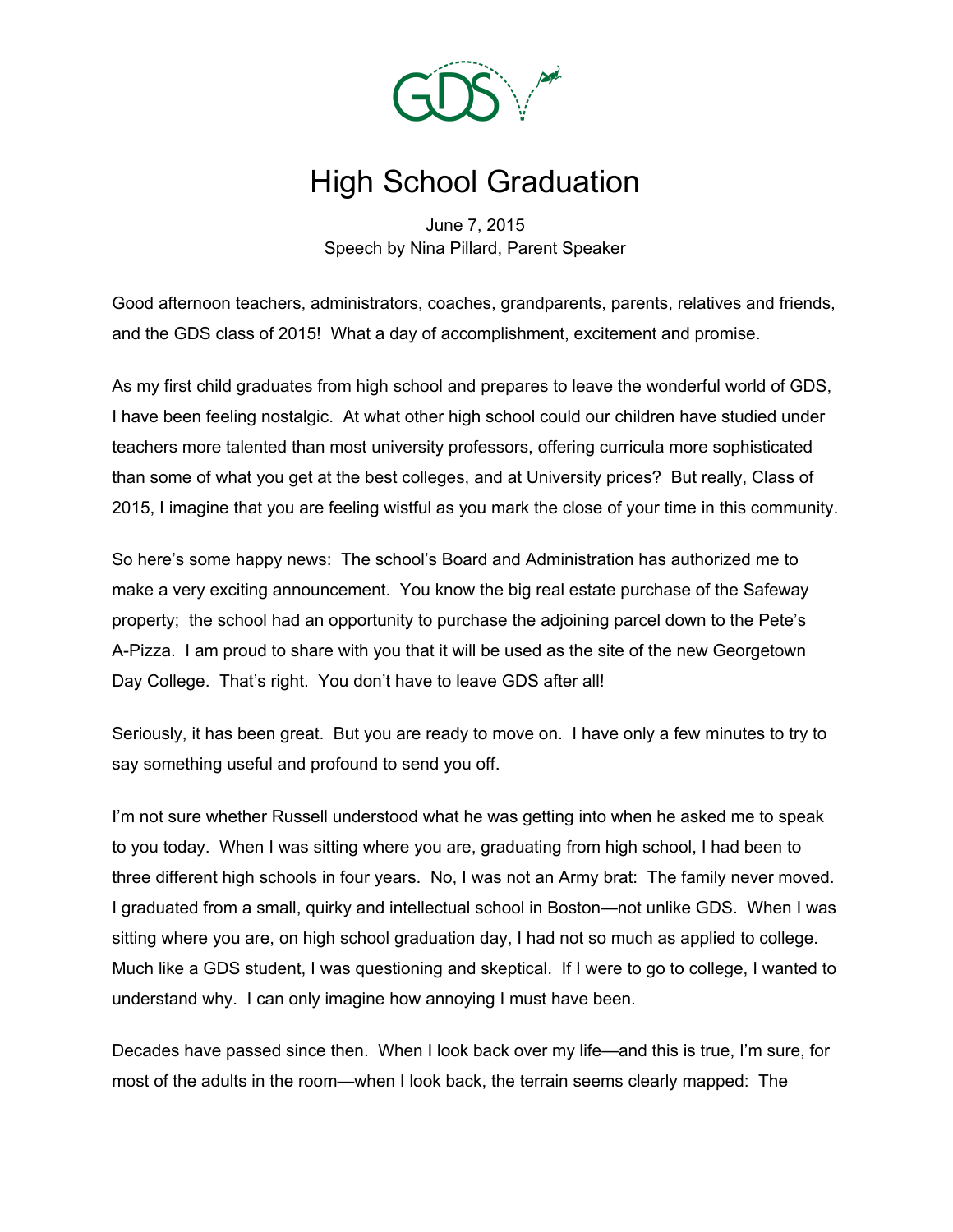college major, internships, law school, clerkship, fellowship, the jobs that follow one after the next. Until here we are, as if it were all planned. In hindsight, my career has logic to it centering on equal rights, public service, access to justice. But when I was sitting where you are, looking forward, I did not have a life plan.

What I did have is what you have: A certain kind of education, and the loving support of my friends and family. And that is very important. It gives you the ability to make choices. What I chose after high school was to go to a place in the world that was as different as possible from where I grew up. I found that doing antipoverty work in a village in India. There I lived, as much of the world's population does, with no running water and intermittent electricity. It set me on my path.

Each step from there I chose incrementally, and at least in part just because I had to: pick a major, get a job, do something, support myself. With growing sureness over time, I chose to do things that I discovered were meaningful to me, that answered my sense of purpose, that became my passion—to advance equality and justice.

Upon your high school graduation, you may not have a life-sized passion—regardless of what you may have said in your college essay. And, like me when I sat where you are today, you may not have a plan. But you can be intentional about the choices you make. Your path will be different from mine. It will be your own. And you will find it.

So what advice can I offer? This is tricky. I am here as a representative of all of us parents at a moment when our relationship to you, our graduating children, is about to change more fundamentally than at any time since we first dropped you off at daycare, teary-eyed (at least we were).

In fact, this transition made me recall that one so much that I was moved to pull down my old copy of the famous parenting bible of our generation: *What to Expect: The Toddler Years.*

I want to share with you what the book says about deciding whether or not your child is ready for the transition to preschool:

*Is your child ready for preschool? Take this brief quiz:*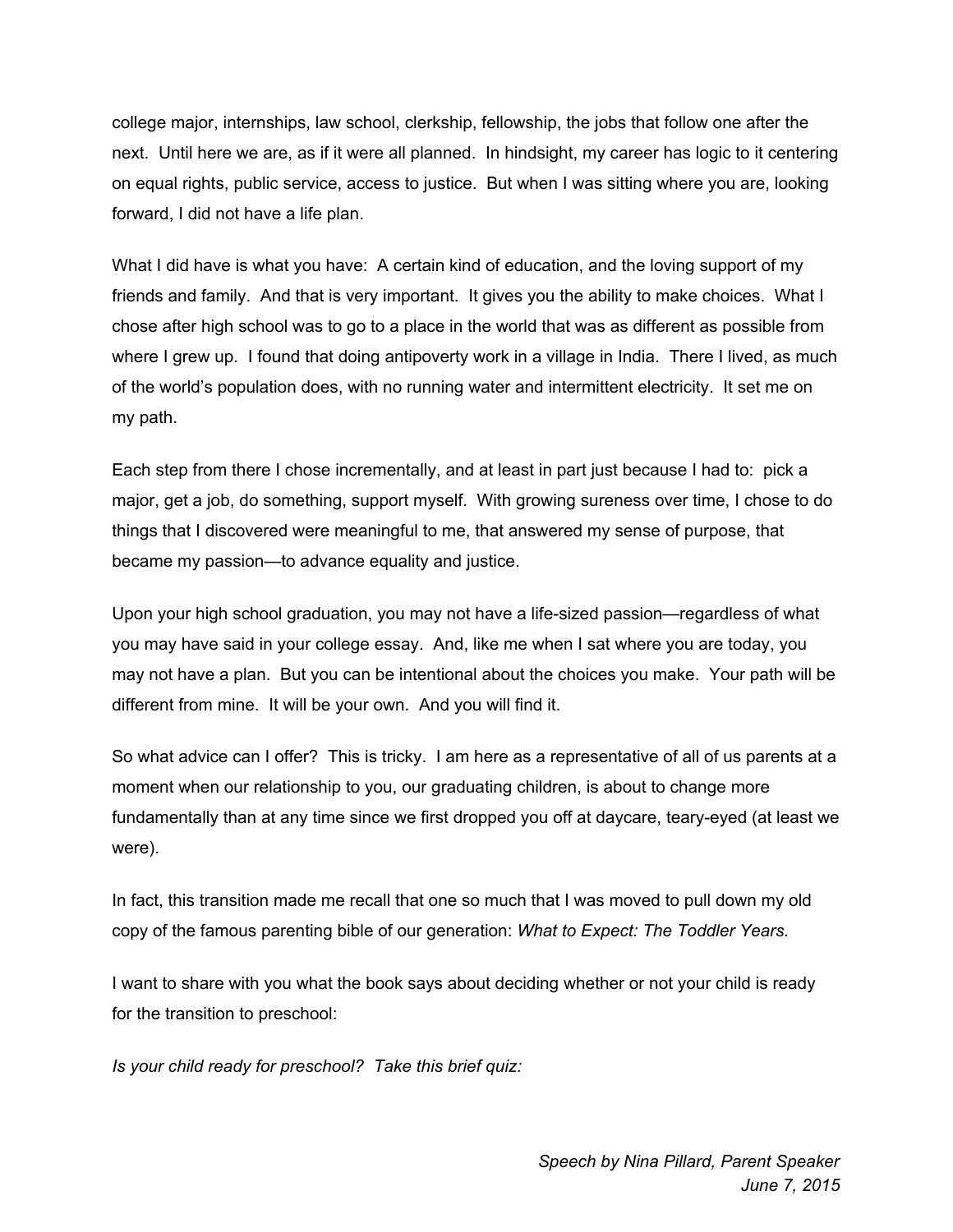- 1. Does your child know how to understand and follow simple directions? Y/N
- 2. Does your child know how to make decisions? Y/N
- 3. Is your child used to a structured schedule? Y/N
- 4. Does your child have basic self-care skills, like washing hands, and eating lunch or a snack without help from you? Y/N
- 5. Can your child do simple chores, such as:
	- Putting Away Toys
	- Sorting Laundry
	- Dusting
	- Food Prep
	- Setting and Clearing the table
	- Watering Plants
	- Sweeping and Vacuuming
	- Putting Away Groceries
	- Feeding the Family Pet?

Can your two-year-old do this? Can my graduating senior do this!? This list gave me pause. You need to do these things. They are not unimportant, these basic life skills. Some we master, some we manage, and some we work around.

The good news is that, with just a few basic life skills, some self knowledge, and your GDS education, you have more than enough to take the next step on your path. We are so eager to see where your paths lead.

So what advice can I give you? I thought about emphasizing perseverance and resilience; keeping your eye on the big picture, on what matters. I have a favorite quote from Nelson Mandela: "Do not judge me by my successes; judge me by how many times I fell down and got back up again." I thought I could elaborate on that, and give you a few insights from my own life.

But you are the GDS class of 2015. You know this already.

The hallmark of GDS is that the adults stand back and let the students figure it out. I remember when Aidan visited GDS as a prospective third grader, and he came home wide eyed. He was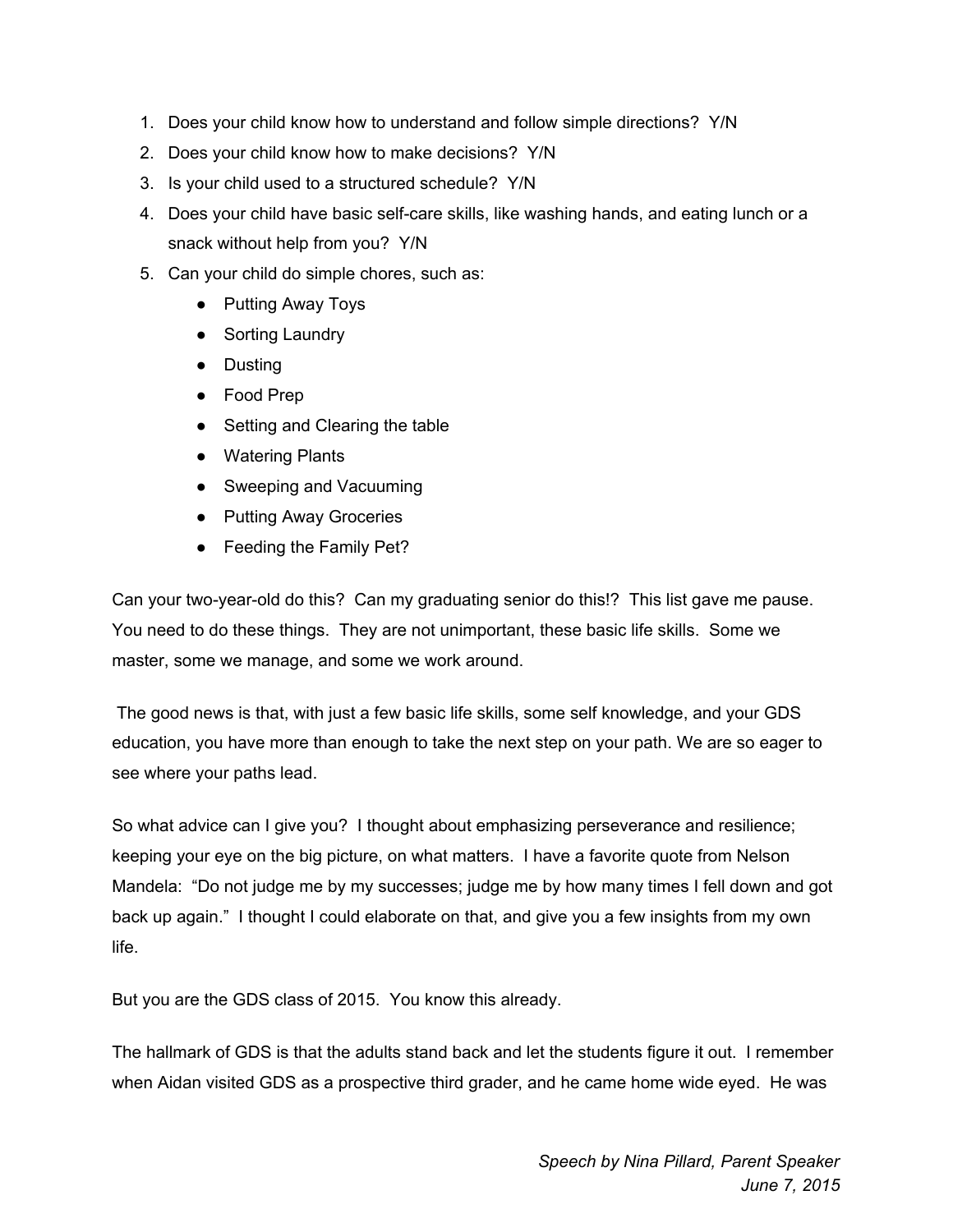amazed that, between class periods, the kids walked from one classroom to another without having to line up and have a teacher accompany them. (I understand the high school allows that as well). Aidan wanted to come to this school, where kids are given a lot of freedom and trusted to take responsibility for their own learning.

GDS is a very challenging place. This is not just your average excellent private school: You have had tough, unstinting feedback from your teachers. You have faced the dreaded "interim." You have forgotten a line in a One Act, or missed a step in Fata Morgana, or had the microphone scream at you or go silent during Cabaret. You have forgotten to bring your lunch to school, and you've picked yourself up by the bootstraps and run on over to Coffee Nature. You have gone toe to toe with extraordinary competitors and had some painful losses on the field, and at the debate podium. (Well, maybe more on the field than at the debate podium.)

In thinking about what to say to you today, I also considered advising you to put your sharp minds, excellent education, and powerful hearts to work on issues of pressing social justice. You will face enormous challenges in your lifetime. They will require more creativity, more commitment, more investment of yourselves than we can know. Thinking about those challenges brought to my mind this uplifting insight from anthropologist Margaret Mead: "Never doubt that a small group of thoughtful, committed citizens can change the world; indeed, it's the only thing that ever has."

But you are GDS graduates. You are already committed to healing our world, making it more beautiful through art, better understood through science and with the written word, and fairer by advancement of decent treatment and dignity of every person. You came home to us during freshman year and enlightened us about the Big Eight. You are masters of new technologies with magical capabilities. You have been holding feminist bake sales, where the girls pay 79 cents for every dollar the boys pay. You have written essays for classes, and articles in the Augur Bit that have opened our eyes. Just this past semester, we heard about GDS students' trip to Selma and the visit to GDS of Congressman John Lewis, a leader of that famous march. You know the importance of decency to others – not only in your immediate circle, your family, your school and your community, but in the larger world.

This is not really a moment for parental wisdom or advice-giving. You are graduates. You are moving up, moving out, moving on. This is a time for us to step back and trust you to meet your